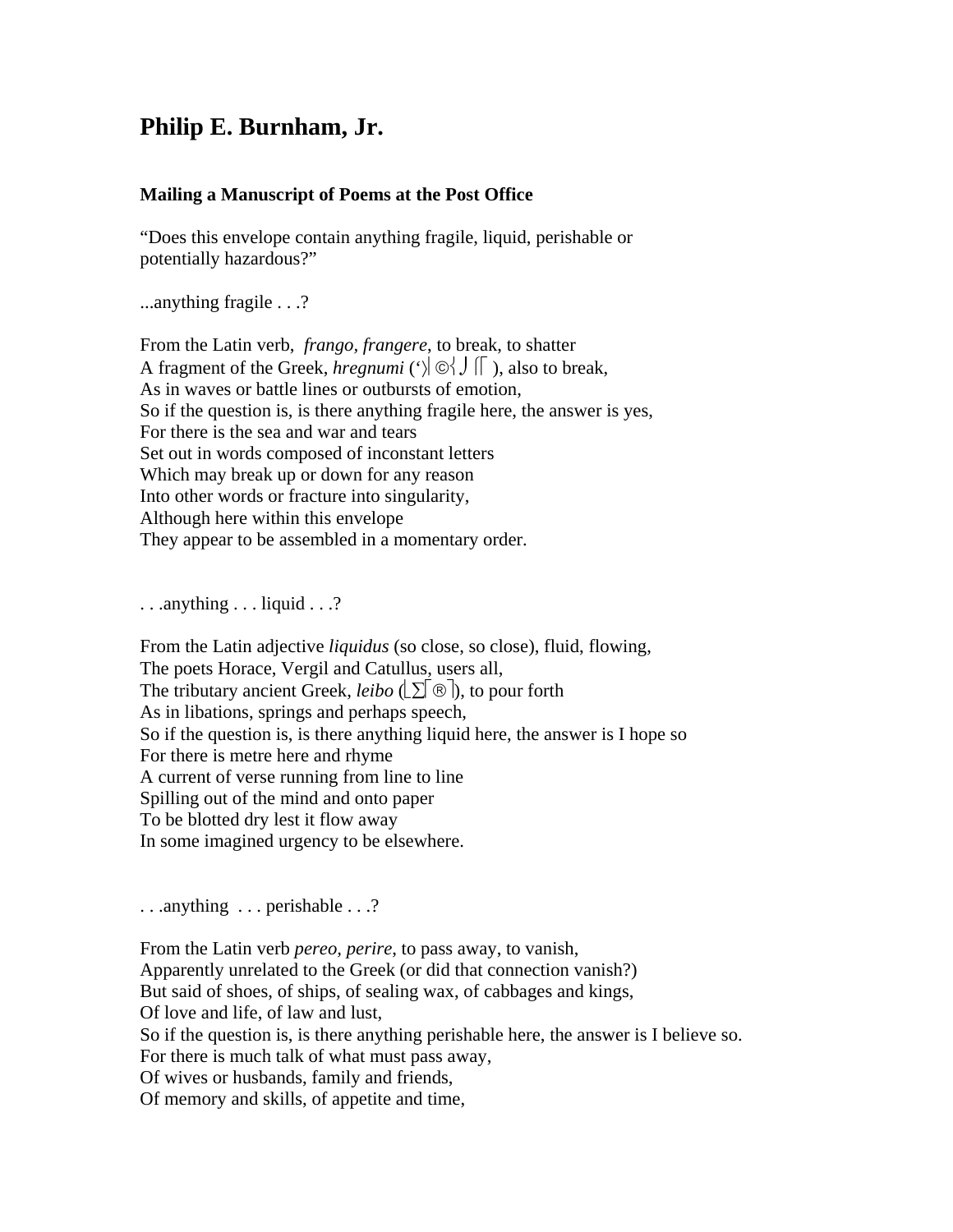And finally, the poems themselves to disappear, Discarded, banned or burned or come to paper's dust.

. . .anything . . .potentially hazardous?

From the Latin adjective, *potis*, able or capable, filled with potential, And from the French *hasard*, of risk or chance or danger Stolen from the Arabic *az-zahr*, a game of dice Winning or losing in uncertainty against the universe, So if the question is, is there anything potentially hazardous here, I say yes For there is the possibility of danger In confession, revelation, provocation or surprise, And of something to be risked, Throwing the dice of letters where they may become words Then, perhaps, be judged, remembered or forgotten.

## **A Floating World**

It is the first day of spring, On the table a ceramic mug Steams with aromatic tea, Outside light snow is falling Through the sleeping trees.

On the mug's surface A woodblock print by Hokusai, Blues and whites and grays: It is the Great Wave Off Kanagawa.

Imported from Japan, Inscribed with *kanji,* The Great Wave curls forever Over yellow fishing boats Under distant *Fuji-san*.

The porcelain and the wave Are both unbroken, unlike The great *tsunami* that swept Over the prefectures Of the eastern shore.